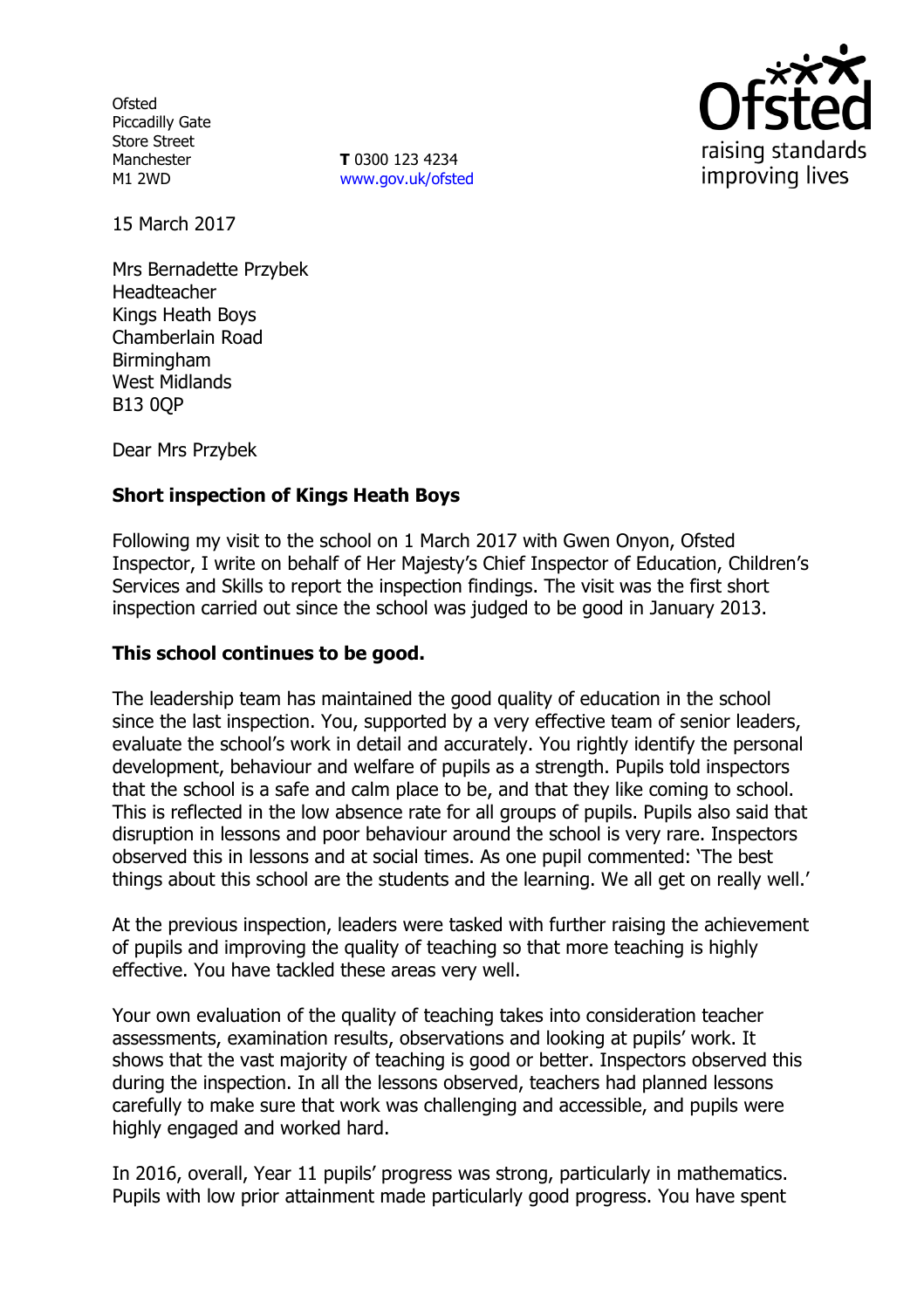

pupil premium funding carefully to break down the barriers to disadvantaged pupils' success. For example, you have reduced class sizes, strengthened careers guidance, established a breakfast club and used teaching assistants for targeted intervention. However, a small group of high prior attainers made significantly lower progress than other pupils nationally with similar starting points. You have tackled this area swiftly and created an action plan for this group. Teachers' assessments show that across a range of subjects, including English and mathematics, the majority of pupils with high prior attainment are making strong progress.

Your vision that all pupils, regardless of their background, should succeed is shared by the staff and pupils alike. The proportion of pupils who are disadvantaged is well above the national average. Overall in 2016, Year 11 pupils' GCSE results show that disadvantaged pupils made progress in line with other pupils nationally with similar starting points. The proportion of pupils who enter the school who speak English as an additional language is also well above the national average. You ensure that each of these pupils is accurately assessed and individually supported with their English language skills. As a result, these pupils also make progress in line with that of pupils nationally with similar starting points.

## **Safeguarding is effective.**

You have ensured that keeping pupils safe is a high priority in your school. All safeguarding arrangements are fit for purpose and records are detailed and of high quality. The designated leader for safeguarding and her team have an excellent knowledge of safeguarding practices. The systems in place ensure that concerns are raised promptly, communicated effectively and resolved well.

You have ensured that pupils and their parents are fully involved in your programme of safeguarding training. As a result of your half-termly safeguarding focus, which involves assemblies, parent newsletters and staff training, all members of the school community have a good understanding of the risks that pupils face and how to manage them.

Staff are well trained in safeguarding. This is because staff induction, regular updates, annual training and themed training are regular and keep key safeguarding fresh in the minds of staff. Governors have close oversight of safeguarding practices and challenge senior leaders effectively on safeguarding issues. As a result, the governing body is well informed about this area of the school's work.

# **Inspection findings**

 $\blacksquare$  The school is a part of a network of local schools that have established systems to supportively monitor, evaluate and challenge one another. The headteacher actively welcomes external scrutiny and plays a full part in supporting other schools in the network and across the region. This network is having a positive impact on the school's work.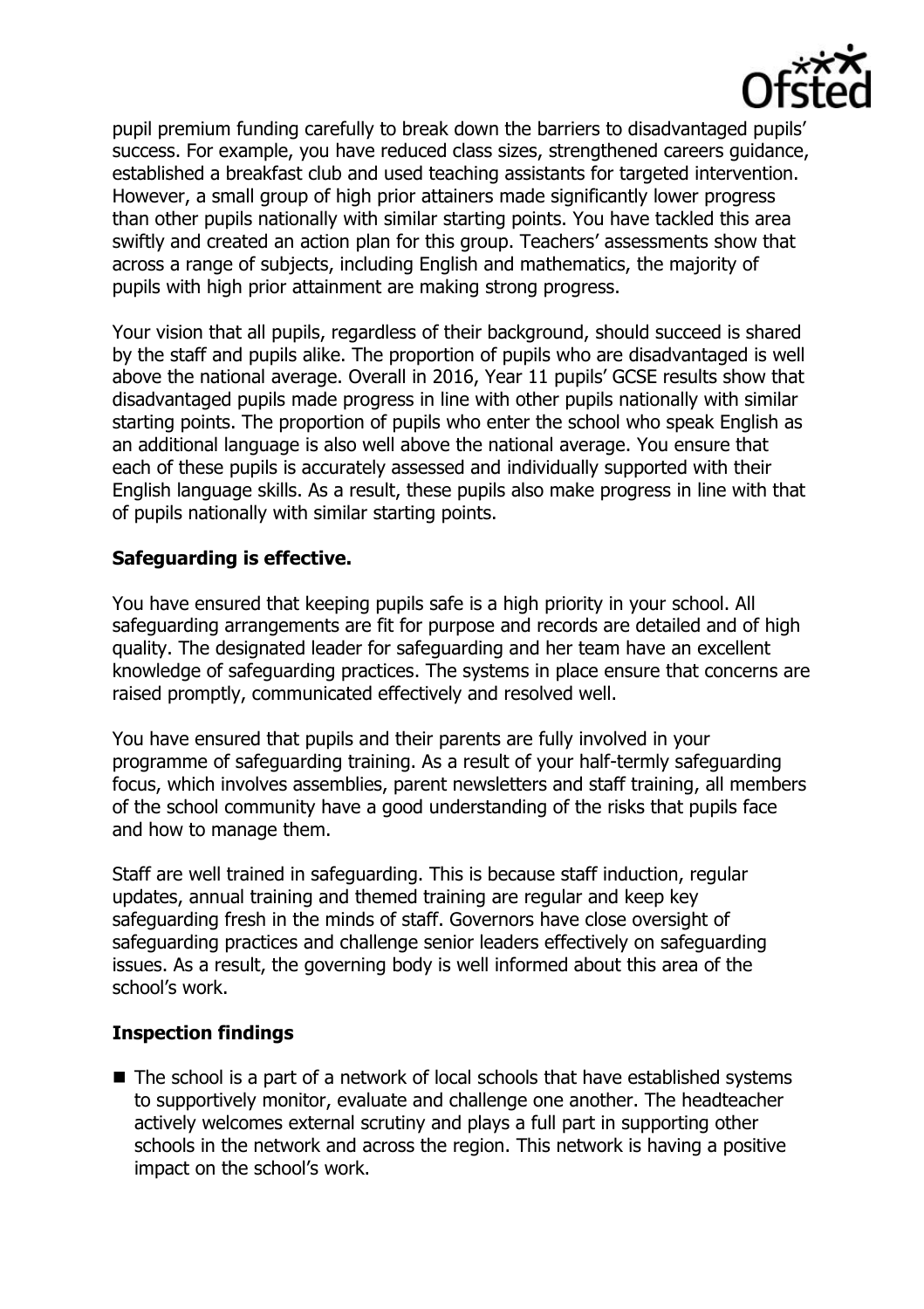

- Leaders have placed much emphasis on the development of pupils' literacy and verbal skills. One important feature of this is the school's library. There is a wide variety of books to borrow and the tracking of borrowing shows that the majority of pupils use the library regularly. Leaders expect all pupils to carry a reading book with them and pupils spoke to inspectors confidently about their reading choices. Pupils value reading and read for pleasure often.
- In lessons, teachers regularly ensure that pupils have grasped and can use challenging vocabulary appropriate to the subject. Pupils are encouraged to speak confidently and discuss their work regularly. Pupils who talked with inspectors were articulate, reflective and thoughtful about their own learning.
- $\blacksquare$  The destinations of pupils leaving Year 11 have improved significantly over the past three years. In 2016, all pupils went on to education, employment or training and the school tracks this carefully. Leaders have created a careers curriculum that enables pupils to think about their destinations from Year 7. They provide visits to colleges, and a group of high-ability pupils regularly visit universities so that they gain an experience of university life. Pupils told inspectors that they have clear plans for their future and that they value the support the school gives for their next steps.
- Teachers' work to support the transition of pupils who enter the school with English as an additional language is highly effective. The team responsible for these pupils assess their language skills accurately. They design a package of interventions so that pupils can quickly take a full part in school life. Leaders have high expectations of progress for this group and the team that teach English language skills do so very successfully. One pupil commented: '…the support I have had was amazing. I couldn't speak English at all three months ago, and now look at me … the teachers really know how to teach us to speak English.'
- **Pupils who enter the school with minimal or no literacy in English and no prior** experience of formal schooling have carefully designed timetables. This ensures that they learn English swiftly, and gain a knowledge of the expectations of the school. These pupils quickly make the transition to school life. They have high aspirations for themselves when they know enough English to take part in a full curriculum.
- Leaders have developed an assessment and tracking system as a result of the changes to GCSE grading. They use a variety of assessment information to establish pupils' starting points and set aspirational targets. Subject leaders have developed assessments and tracking that are appropriate for their subjects and the system pinpoints where pupils fall behind. However, not all teachers have a consistent understanding of the tracking system. Leaders acknowledge that more work needs to be done to ensure that teachers, pupils and parents understand fully how the tracking works.
- In 2016, higher-ability pupils' progress was weak. Leaders have analysed the reasons for this carefully and accurately. The school's development plans show that this is a clear priority and leaders' plans to improve this group's progress are having a strong impact. The school's own assessment information shows that across most subjects the majority of current pupils with high prior attainment are